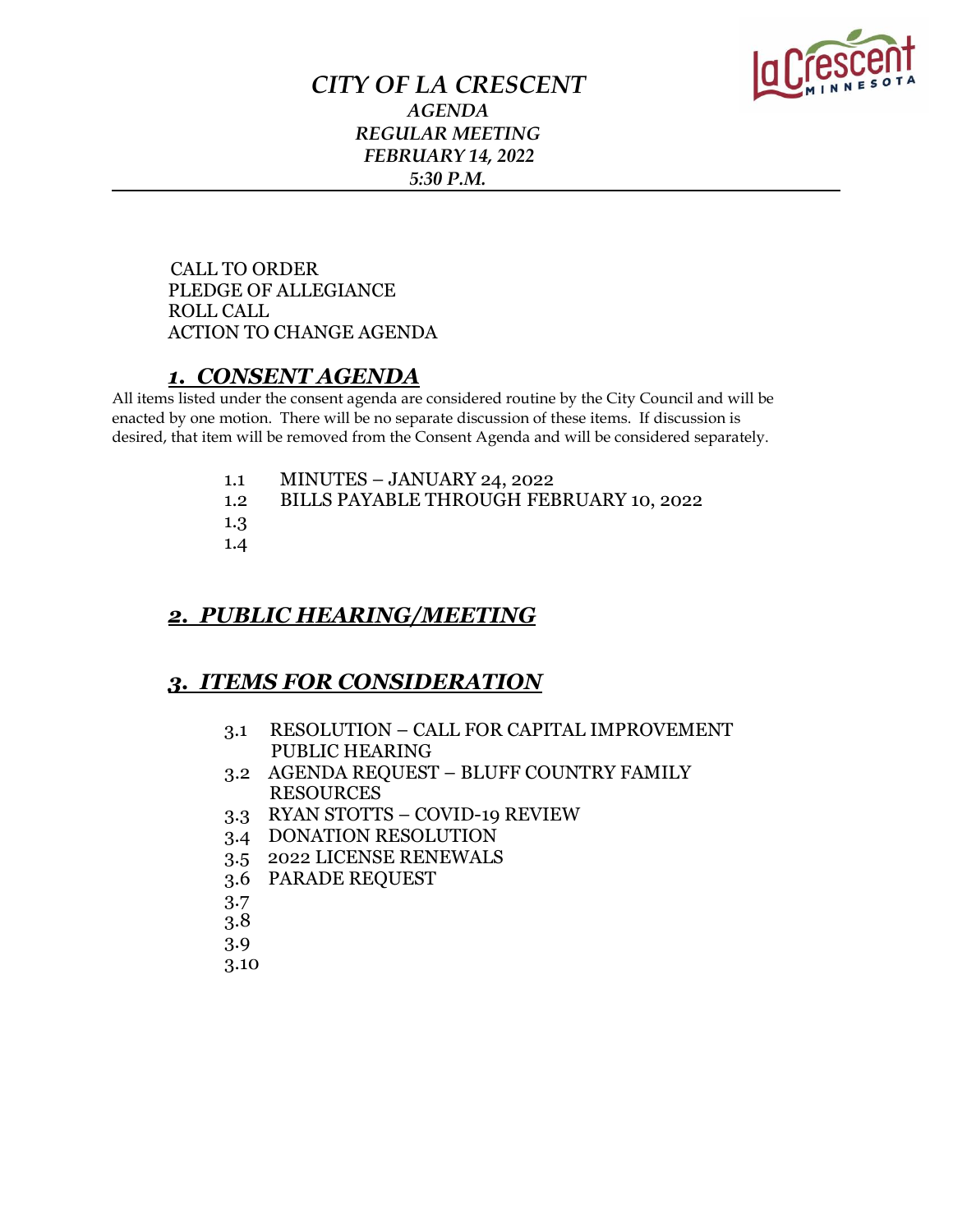

## *CITY OF LA CRESCENT AGENDA REGULAR MEETING FEBRUARY 14, 2022 5:30 P.M.*

#### *4. UNFINISHED BUSINESS* 4.1

# *5. MAYOR'S COMMENTS*

5.1

## **6. STAFF CORRESPONDENCE/COMMITTEE UPDATES**

 6.1 PARK & RECREATION COMMISSION MINUTES – 2/8/2022 6.2

6.3

### *7. CORRESPONDENCE*

 7.1 7.2 7.3

 **8. HOUSTON COUNTY**  8.1

 *9. CHAMBER OF COMMERCE*  9.1

*10 ITEMS FOR NEXT AGENDA*

*11. ADJOURNMENT*